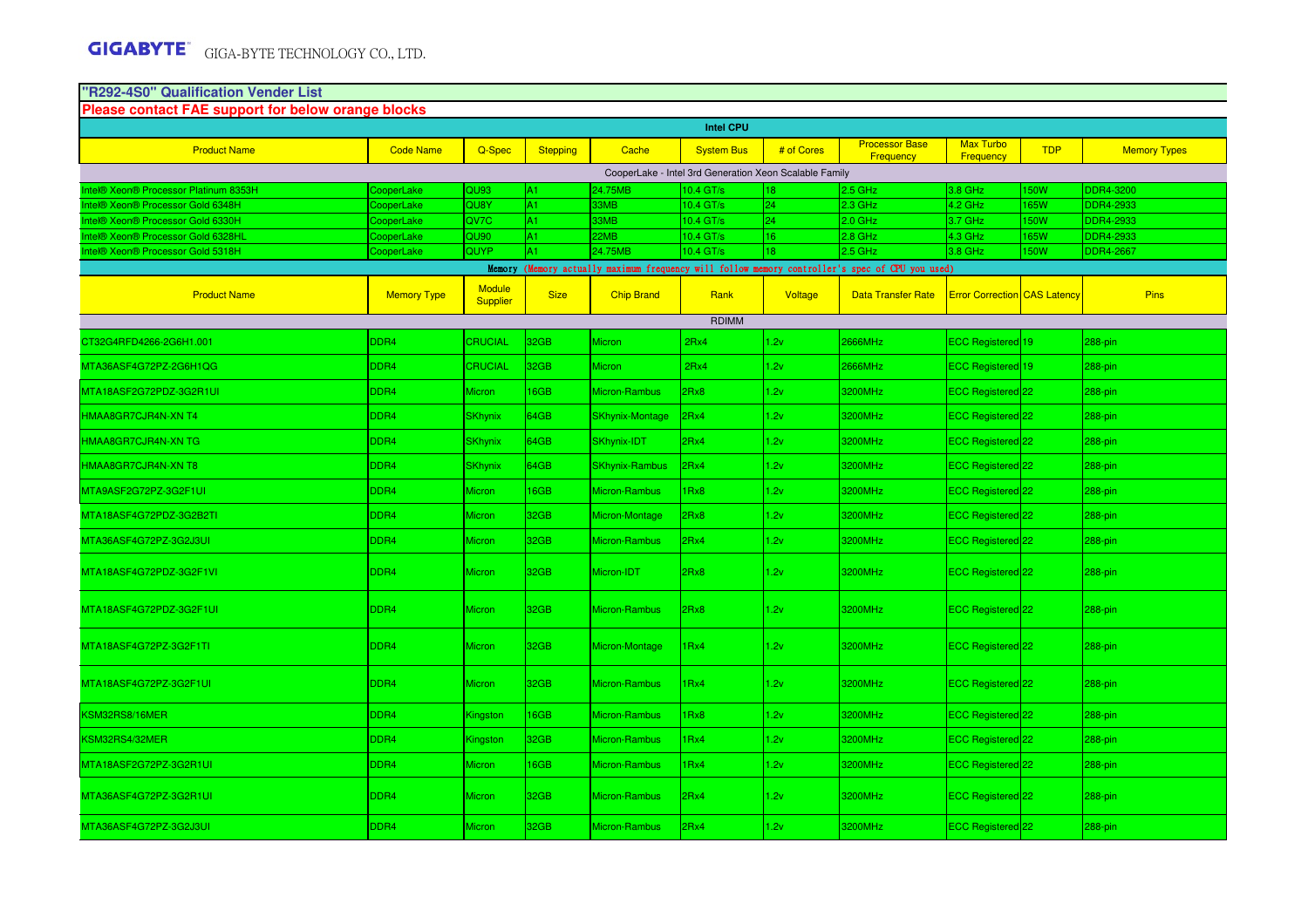## GIGA-BYTE TECHNOLOGY CO., LTD.

| Intel Optane™ Persistent Memory 200 Series (Barlow PASS)Due to thermal limitaiton, please mark as orange color if test pass |                          |                    |                    |                            |                                                  |                        |                                                    |              |            |                |
|-----------------------------------------------------------------------------------------------------------------------------|--------------------------|--------------------|--------------------|----------------------------|--------------------------------------------------|------------------------|----------------------------------------------------|--------------|------------|----------------|
| NMB1XBD128GQS QVSN                                                                                                          | DDR-T                    | Intel              | 128GB              |                            |                                                  |                        | <b>3200MHz</b>                                     |              |            | <b>288-pin</b> |
|                                                                                                                             |                          |                    |                    |                            |                                                  |                        |                                                    |              |            |                |
| NMB1XBD256GQS QVSP                                                                                                          | <b>DDR-T</b>             | Intel              | 256GB              |                            |                                                  |                        | 3200MHz                                            |              |            | 288-pin        |
| NMB1XBD512GQS QVSQ                                                                                                          | <b>DDR-T</b>             | Intel              | 512GB              |                            |                                                  |                        | 3200MHz                                            |              |            | $288$ -pin     |
|                                                                                                                             |                          |                    |                    |                            | Seagate HDD (SAS HDD may need RAID Card support) |                        |                                                    |              |            |                |
| <b>Product Name</b>                                                                                                         | <b>Type</b>              | Vendor             | <b>Form Factor</b> | Format                     | Capacity                                         | <b>Interface Speed</b> | <b>Series</b>                                      | Cache        | <b>RPM</b> | Encryption     |
| Seagate Enterprise Capacity 2.5 HDD                                                                                         |                          |                    |                    |                            |                                                  |                        |                                                    |              |            |                |
| ST2000NX0243                                                                                                                | <b>SATA</b>              | Seagate            | 2.5"               | 4Kn                        | 2TB                                              | 6Gb/s                  | <b>Exos 7E2000</b><br>(Enterprise Capacity<br>V.3) | <b>128MB</b> | 7200       | N/A            |
|                                                                                                                             |                          |                    |                    |                            | <b>SATA/SAS SSD</b>                              |                        |                                                    |              |            |                |
| <b>Product Name</b>                                                                                                         | <b>Type</b>              | Vendor             | <b>Form Factor</b> | Interface                  | Capacity                                         | <b>Interface Speed</b> | <b>FW</b>                                          |              |            | <b>Note</b>    |
|                                                                                                                             |                          |                    |                    |                            | <b>SATA/SAS SSD</b>                              |                        |                                                    |              |            |                |
| MTFDDAK1T9TDN-1AT1ZABYY (5200 MAX)                                                                                          | <b>SSD</b>               | Micron             | 2.5"               | <b>SATA</b>                | 1.92TB                                           | 6Gb/s                  |                                                    |              |            |                |
| MTFDDAK3T8TDS-1AW1ZABYY (5300 PRO)                                                                                          | <b>SSD</b>               | <b>Micron</b>      | 2.5"               | <b>SATA</b>                | 3.84TB                                           | 6Gb/s                  |                                                    |              |            |                |
| MTFDDAK1T9TDS-1AW1ZABYY (5300 PRO)                                                                                          | <b>SSD</b>               | <b>Micron</b>      | 2.5"               | <b>SATA</b>                | 1.92TB                                           | 6Gb/s                  |                                                    |              |            |                |
| MZ-7LH1T9NE 883 DCT Series                                                                                                  | <b>SSD</b>               | Samsung            | 2.5"               | <b>SATA</b>                | 1.92TB                                           | 6Gb/s                  |                                                    |              |            |                |
| SSDSC2KG019T8 D3-S4610 Series                                                                                               | <b>SSD</b>               | Intel              | 2.5"               | <b>SATA</b>                | 1.92TB                                           | Gb/s                   |                                                    |              |            |                |
| SSDSC2KB019T8 D3-S4510 Series                                                                                               | <b>SSD</b>               | Intel              | 2.5"               | <b>SATA</b>                | 1.92TB                                           | 6Gb/s                  |                                                    |              |            |                |
| XA960LE10063                                                                                                                | <b>SSD</b>               | Seagate            | 2.5"               | <b>SATA</b>                | 960GB                                            | 6Gb/s                  |                                                    |              |            |                |
| XA480LE10063                                                                                                                | <b>SSD</b>               | Seagate            | 2.5"               | <b>SATA</b>                | 480GB                                            | 6Gb/s                  |                                                    |              |            |                |
| KHK61RSE960G                                                                                                                | <b>SSD</b>               | <b>Toshiba</b>     | 2.5"               | <b>SATA</b>                | 960GB                                            | 6Gb/s                  |                                                    |              |            |                |
| SSB240GTLCG-D2-SME520GBT ESM1220 Series                                                                                     | <b>SSD</b>               | Phison             | 2.5"               | <b>SATA</b>                | 240GB                                            | 6Gb/s                  |                                                    |              |            |                |
| SSB480GTLCG-D2-SME520GBT ESM1220 Series                                                                                     | <b>SSD</b>               | Phison             | 2.5"               | <b>SATA</b>                | 480GB                                            | 6Gb/s                  |                                                    |              |            |                |
| SSB960GTLCG-D2-SME520GBT ESM1220 Series                                                                                     | <b>SSD</b><br><b>SSD</b> | <b>Phison</b>      | 2.5"<br>2.5"       | <b>SATA</b><br><b>SATA</b> | 960GB                                            | 6Gb/s<br>6Gb/s         |                                                    |              |            |                |
| SSB1K9GTLCG-D2-SME520GBT ESM1220 Series                                                                                     |                          | Phison             | 2.5"               | <b>SATA</b>                | 1.92TB                                           |                        |                                                    |              |            |                |
| MZ7L3480HCHQ-00A07 PM893 Series<br>MZ7L33T8HBLT-00A07 PM893 Series                                                          | <b>SSD</b><br><b>SSD</b> | Samsung<br>Samsung | 2.5"               | <b>SATA</b>                | 480GB<br>3.84TB                                  | 6Gb/s<br>6Gb/s         |                                                    |              |            |                |
|                                                                                                                             |                          |                    |                    |                            | <b>PCIe SSD</b>                                  |                        |                                                    |              |            |                |
|                                                                                                                             |                          |                    |                    |                            |                                                  |                        |                                                    |              |            |                |
| <b>Product Name</b>                                                                                                         | <b>Type</b>              | Vendor             | <b>Form Factor</b> | Interface                  | Capacity<br>PCIe SSD                             | Interface Speed        |                                                    |              |            | <b>Note</b>    |
| SSDPEDKX040T701 P4500 Series PCIe Gen3 x4 4TB                                                                               | <b>PCIe</b>              | Intel              | <b>PCI-E 3.0</b>   | PCle(NVMe)                 | 4TB                                              | Gen3 x4                |                                                    |              |            |                |
| Samsung PM1725b MZPLL3T2HAJQ PCIe Gen3 x8 3.2TB                                                                             | PCIe                     | Samsung            | $PCI-E 3.0$        | PCle(NVMe)                 | 3.2TB                                            | Gen3 x8                |                                                    |              |            |                |
| Netlist N1951 E3 NS1951AH33T2 Gen3 x8 3.2TB                                                                                 | <b>PCle</b>              | <b>Netlist</b>     | <b>PCI-E 3.0</b>   | PCle(NVMe)                 | 3.2TB                                            |                        |                                                    |              |            |                |
| U.2                                                                                                                         |                          |                    |                    |                            |                                                  |                        |                                                    |              |            |                |
| <b>Product Name</b>                                                                                                         | <b>Type</b>              | Vendor             | Form Factor        | Interface                  | Capacity                                         | <b>Interface Speed</b> |                                                    |              |            | <b>Note</b>    |
| U.2 (VROC support)                                                                                                          |                          |                    |                    |                            |                                                  |                        |                                                    |              |            |                |
| SSDPE2KE032T801 P4610 Series                                                                                                | U.2                      | Intel              | 2.5"               | SFF8639(NVMe)              | 3.2TB                                            | Gen3 x4                |                                                    |              |            |                |
| SSDPE2KX020T801 P4510 Series                                                                                                | U.2                      | Intel              | 2.5"               | SFF8639(NVMe)              | 2TB                                              | Gen3 x4                |                                                    |              |            |                |
|                                                                                                                             |                          |                    |                    |                            | U.2                                              |                        |                                                    |              |            |                |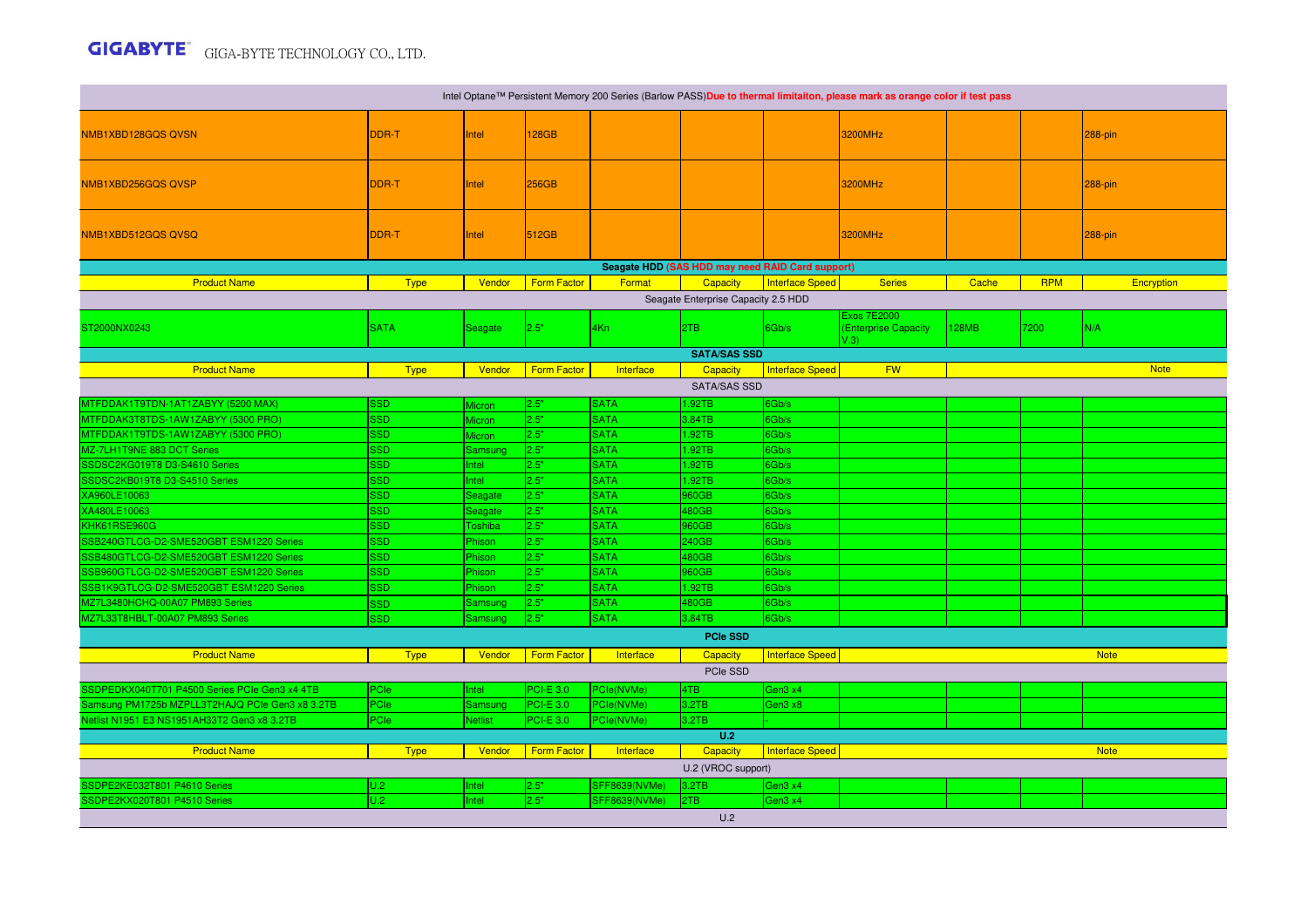## GIGA-BYTE TECHNOLOGY CO., LTD.

| SSDPE2KE032T801 P4610 Series                                                    | U.2                                     | Intel                                         | 2.5"               | SFF8639(NVMe)                                                         | 3.2TB                         | Gen3 x4                           |                                                   |  |  |             |  |
|---------------------------------------------------------------------------------|-----------------------------------------|-----------------------------------------------|--------------------|-----------------------------------------------------------------------|-------------------------------|-----------------------------------|---------------------------------------------------|--|--|-------------|--|
| SSDPE2KX020T801 P4510 Series                                                    | U.2                                     | Intel                                         | 2.5"               | SFF8639(NVMe)                                                         | 2TB                           | Gen3 x4                           |                                                   |  |  |             |  |
| MTFDHAL3T2TDR 9300 Max Series                                                   | U.2                                     | Micron                                        | 2.5"               | SFF8639(NVMe)                                                         | 3.2TB                         | PCIe Gen3 x4                      |                                                   |  |  |             |  |
| MZ-QLB1T9N 983 DCT Series                                                       | U.2                                     | Samsung                                       | 2.5"               | <b>SFF8639(NVMe)</b>                                                  | 1.92TB                        | Gen3 x4                           |                                                   |  |  |             |  |
| KCD51LUG960G CD5 Series                                                         | U.2                                     | Toshiba                                       | 2.5"               | SFF8639(NVMe)                                                         | 960GB                         | Gen3 x4                           |                                                   |  |  |             |  |
| <b>PWFX100 3.2TB</b>                                                            | U.2                                     | <b>PHISON</b>                                 | 2.5"               | SFF8639(NVMe)                                                         | 3.2TB                         | PCle Gen3 x4                      |                                                   |  |  |             |  |
| MZQL23T8HCLS PM9A3 Series                                                       | U.2                                     | Samsung                                       | 2.5"               | SFF8639(NVMe)                                                         | 3.84TB                        | PCle Gen4 x4                      |                                                   |  |  |             |  |
|                                                                                 |                                         |                                               |                    |                                                                       | M.2                           |                                   |                                                   |  |  |             |  |
| <b>Product Name</b>                                                             | <b>Type</b>                             | Vendor                                        | <b>Form Factor</b> | Interface                                                             | Capacity                      | <b>Interface Speed</b>            |                                                   |  |  | <b>Note</b> |  |
|                                                                                 |                                         |                                               |                    |                                                                       |                               |                                   |                                                   |  |  |             |  |
| M.2                                                                             |                                         |                                               |                    |                                                                       |                               |                                   |                                                   |  |  |             |  |
| IM2P33F8-512GD                                                                  | M.2                                     | <b>ADATA</b>                                  | 2280               | PCle(NVMe)                                                            | 512GB                         | PCIe Gen3 x4                      |                                                   |  |  |             |  |
| IM2P33F8-256GD1                                                                 | M.2                                     | <b>ADATA</b>                                  | 280                | PCIe(NVMe)                                                            | 256GB                         | PCle Gen3 x4                      |                                                   |  |  |             |  |
| IM2P33F8-512GD1                                                                 | M.2                                     | <b>ADATA</b>                                  | 2280               | PCle(NVMe)                                                            | 512GB                         | PCle Gen3 x4                      |                                                   |  |  |             |  |
| MZVPV512HDGL                                                                    | M.2                                     | Samsung                                       | 2280               | PCle(NVMe)                                                            | 512GB                         | PCIe Gen3 x4                      |                                                   |  |  |             |  |
| MTFDHBA960TDF 960GB 7300 Pro Series                                             | M.2                                     | <b>Micron</b>                                 | 2280               | PCIe(NVMe)                                                            | 960GB                         | PCle Gen3 x4                      |                                                   |  |  |             |  |
| <b>Graphics Card (GPGPU server &amp; Workstation server only)</b>               |                                         |                                               |                    |                                                                       |                               |                                   |                                                   |  |  |             |  |
| <b>Product Name</b>                                                             | <b>Processer Cores</b>                  | <b>Memory</b><br><b>Bandwidth</b><br>(GB/sec) | <b>VRAM</b>        | OpenGL                                                                | <b>Microsoft DirectX</b>      | <b>Graphics Card</b><br>Power (W) | <b>NVIDIA SLI / AMD</b><br><b>CrossFire Ready</b> |  |  | <b>Note</b> |  |
| NVIDIA Tesla (http://www.nvidia.com/object/tesla-supercomputing-solutions.html) |                                         |                                               |                    |                                                                       |                               |                                   |                                                   |  |  |             |  |
| V100S (VOLTA)                                                                   | 5120                                    | 1134 GB/s                                     | 32GB               |                                                                       |                               | :50 W                             |                                                   |  |  | 4pcs        |  |
| A100 (Ampere)                                                                   | 6912                                    | 1555 GB/s                                     | 40GB               |                                                                       |                               | 250 W                             |                                                   |  |  | 4pcs        |  |
| A40 (Ampere)                                                                    | 10752                                   | 696 GB/s                                      | 48GB               |                                                                       |                               | 300W                              |                                                   |  |  | 4pcs        |  |
| A10 (Ampere)                                                                    | 9216                                    | 600 GB/s                                      | 24GB               |                                                                       |                               | 150 W                             |                                                   |  |  | 4pcs        |  |
| <b>T4 (TURING)</b>                                                              | 2560                                    | 320 GB/s                                      | 16GB               |                                                                       |                               | 70 W                              |                                                   |  |  | 4pcs        |  |
|                                                                                 |                                         |                                               |                    | NVIDIA Quadro (http://www.nvidia.com/object/quadro-desktop-gpus.html) |                               |                                   |                                                   |  |  |             |  |
| RTX 6000 Active                                                                 | 4608                                    | 624GB/s                                       | 24GB               |                                                                       |                               | 260 W                             |                                                   |  |  | 4pcs        |  |
| RTX A6000 (Ampere) Active                                                       | 10752                                   | 768GB/s                                       | 48GB               |                                                                       |                               | 300 W                             |                                                   |  |  | 4pcs        |  |
|                                                                                 |                                         |                                               |                    |                                                                       | <b>RAID Cards</b>             |                                   |                                                   |  |  |             |  |
|                                                                                 | RAID-on-Chip                            | <b>Host Bus</b>                               |                    |                                                                       |                               | <b>External</b>                   |                                                   |  |  |             |  |
| <b>Model</b>                                                                    | Controller                              | <b>Type</b>                                   |                    | Internal Ports Internal Connectors                                    | <b>External Ports</b>         | <b>Connectors</b>                 | <b>Data Transfer Rates</b>                        |  |  | <b>Note</b> |  |
|                                                                                 |                                         |                                               |                    |                                                                       | <b>GIGABYTE Storage Cards</b> |                                   |                                                   |  |  |             |  |
| <b>CRA3338</b>                                                                  | <b>LSI SAS 3008</b>                     | PCIe-x8                                       |                    | 2 xMini-SAS HD for                                                    |                               |                                   | 2Gb/s ports                                       |  |  |             |  |
|                                                                                 |                                         | Gen3 x8 bus                                   |                    | Bx SAS                                                                |                               |                                   |                                                   |  |  |             |  |
| <b>CSA3548</b>                                                                  | <b>LSI SAS 3008</b>                     | PCIe-x8                                       |                    |                                                                       |                               | 2 x external<br>8Mini-SAS HD      | 12Gb/s ports                                      |  |  |             |  |
|                                                                                 |                                         | Gen3 x8 bus                                   |                    |                                                                       |                               | <b>SFF8644</b>                    |                                                   |  |  |             |  |
|                                                                                 |                                         | PCIe-x8                                       |                    | 2 x internal Mini-                                                    |                               |                                   |                                                   |  |  |             |  |
| <b>CRA4448</b>                                                                  | <b>LSI SAS 3108</b>                     | Gen3 x8 bus                                   |                    | SAS HD SFF8643                                                        |                               |                                   | 12Gb/s ports                                      |  |  |             |  |
| <b>LSI RAID Controller Cards</b>                                                |                                         |                                               |                    |                                                                       |                               |                                   |                                                   |  |  |             |  |
| MegaRAID SAS 9460-16i without Tri-mode                                          | SAS3516 dual-core<br>RAID-on-Chip (ROC) | x8 Iane PCI<br>Express <sup>®</sup>           |                    | 4 x Mini-SAS HD<br><b>SFF-8643</b>                                    |                               |                                   | 12Gb/s SAS 3.0                                    |  |  |             |  |
|                                                                                 |                                         |                                               |                    |                                                                       |                               |                                   |                                                   |  |  |             |  |
| LSI Host Bus Adapters (HBAs)                                                    |                                         |                                               |                    |                                                                       |                               |                                   |                                                   |  |  |             |  |
| LSI SAS 9400-16i without Tri-mode                                               | SAS3416                                 | x8 lane PCI<br><b>Express®</b><br>31          | 16                 | 4 x Mini-SAS HD<br><b>SFF-8643</b>                                    |                               |                                   | 12Gb/s SAS 3.0                                    |  |  |             |  |
| Microsemi RAID Cards                                                            |                                         |                                               |                    |                                                                       |                               |                                   |                                                   |  |  |             |  |
|                                                                                 | 4 x Internal, SFF-<br>8-Lane PCIe       |                                               |                    |                                                                       |                               |                                   |                                                   |  |  |             |  |
| SmartRAID 3154-16i                                                              | <b>PM8236</b>                           | Gen3                                          | 16                 | 8643                                                                  |                               |                                   | 12 Gb/s per port                                  |  |  |             |  |
| Microsemi Host Bus Adapters                                                     |                                         |                                               |                    |                                                                       |                               |                                   |                                                   |  |  |             |  |